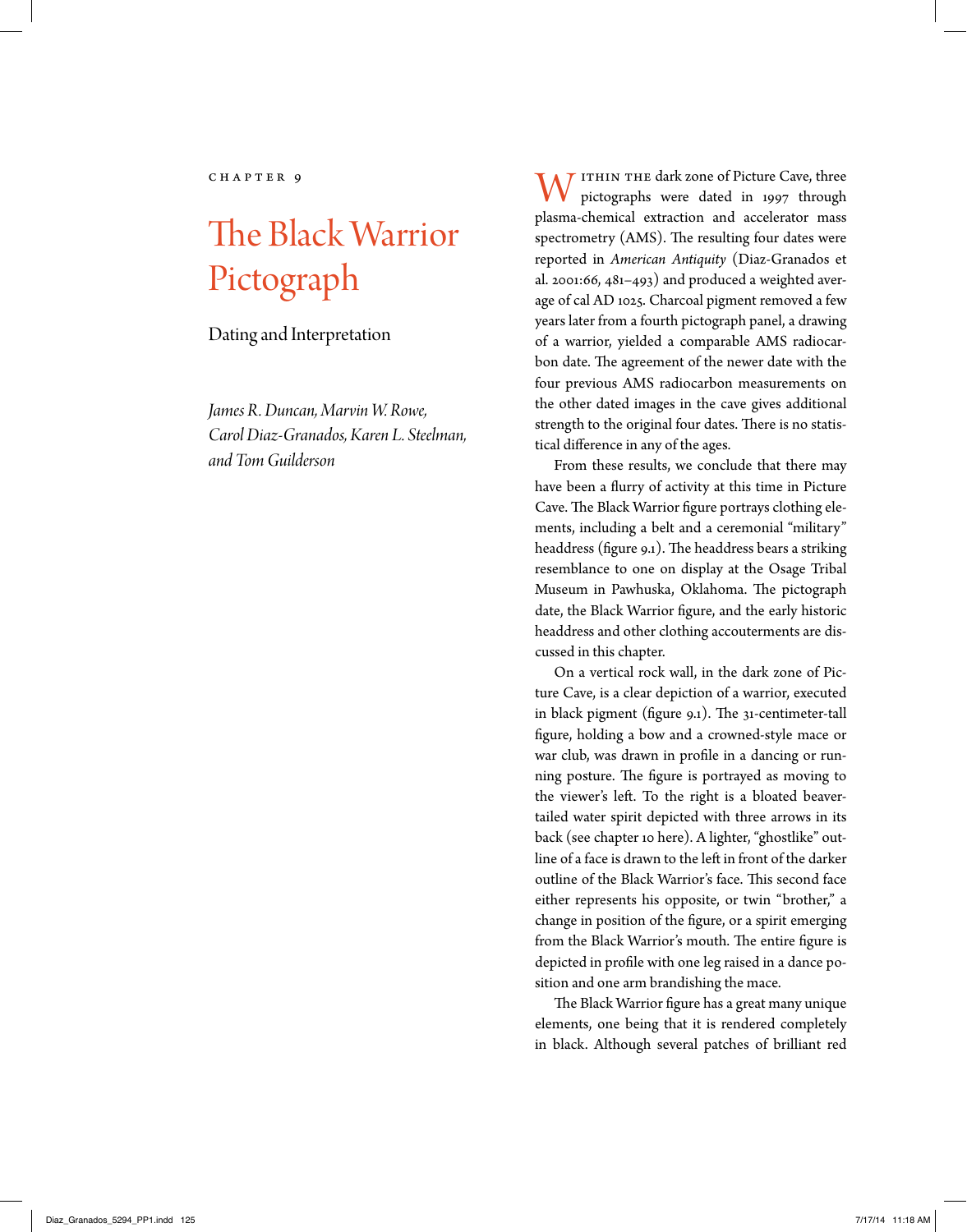pigment accentuate adjoining drawings, the Black Warrior is rendered monochromatically. The face has areas of no pigment, probably the artist's convention to allow important details such as the falconid eye to be revealed. The abdomen has a horizontal hourglass (butterfly) shape that is devoid of pigment. There is a horizontally striped sash at the waist. These areas, the handle of the war club, and the trailing elements of the headdress are also in outline.

The black pigment used for the Black Warrior is probably a recipe using a charred botanical composition. A 10X magnifier reveals a thin coating of silicon dioxide (SiO2) deposited by water passing through the porous sandstone, dissolving the SiO2 and evaporating, leaving the Si02 as a coating. This silica coating provided a modicum of protection for this pictograph panel.

The headdress is a wraparound turban, or bandbox, made of opossum skin, with a seven-part trailer at the back. This is not a commonly depicted headdress in Mississippian art. In reviewing the figures depicted in the shell and copper from Spiro, only the Stovall shell cup figure has a similar animal fur hat. This unique hat (also see plate 6 in P. Phillips and Brown 1978) has a counterpart in the form of a military hat in the Osage Tribal Museum Library and Archives (figure 9.2). While the museum example has only one trailer, it is made up of a linear arrangement of panels, feathers, ribbon, appliqué, beaded elements, and bone tattoo needles and ends in a prominent horsehair tassel. The museum headdress is well provenanced as an early nineteenth-century hat worn by a member of the Men of Mystery clan who had attained all thirteen war honors. The headdress is embellished with white glass seed beads, opossum hide with fur side out, and ivory-billed woodpecker scalps with the beaks attached. The beaks are lined with thin copper sheets. According to museum records, the trailer recounts O-don, the Osage word for "war honors" (La Flesche 1975:120).

The Black Warrior brandishes a large crowned war club or mace. While maces are a favorite subject in the Mississippian Ideological Interaction Sphere



(MIIS) (Reilly and Garber [eds.] 2007) art on shell, copper, and pottery, they are not only depicted in the hand here, but can also appear alone, possibly as a signifier for identity. The Castalian Springs gorget and the Rogan plate both have maces, but they also have the bi-lobed arrow adornment and the bellows-shaped scalp at the waist (Brain and P. Phillips 1996:53; Brown 1989a:192, 1996:2:474–476; Brown and Kelly 2000:499–501; P. Phillips and Brown 1978:188). In the petroglyphs of East-Central Missouri, maces are found depicted, symbolically, alone or in conjunction with other motifs, such as a foot, a bird, or a bird track.

Around the waist of the warrior is an elaborate belt or sash of three tiers. The belt or sash bears no decoration or knot and tassel. Undecorated belts are a feature of Classic Braden (Phillips and Brown 1978:97). The woven sash or belt is a powerful

## Figure 9.1. Black Warrior pictograph, Picture Cave 1.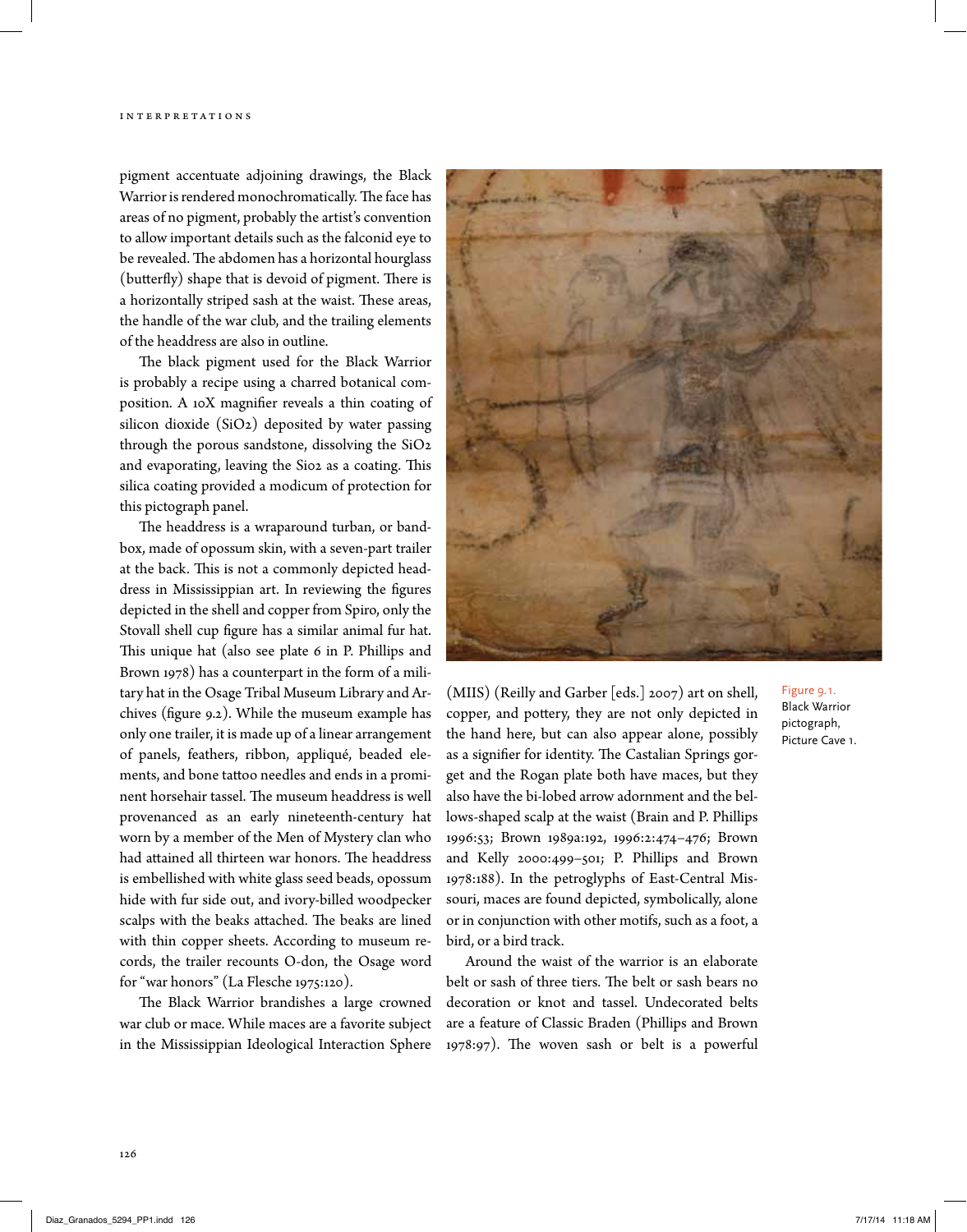#### The Black Warrior Pictograph



Figure 9.2. Osage headdress, Osage Tribal Museum, Pawhuska, Oklahoma.

metaphor in Osage symbolism. The woven buffalo hair binding surrounds the most sacred war symbol, the hawk shrine, or bundle (Bailey [ed.] 1995:48–51; Drooker 1992:76).

The black signifies war, and Mathews and Burns both agree that a figure of a totally black painted warrior means unmitigated or all-consuming war, the destructive power of a prairie fire (Burns 2005:60; Mathews 1961:50). The naturalistic eye has a prominent falconid, or forked, pattern. On the abdomen is a horizontal hourglass shape, as mentioned earlier, that probably represents the Great Butterfly, an important clan and war symbol among the Osage (Bailey [ed.] 1995:210; Burns 1984:32). Dark moccasins are worn. They are rather diminutive, the right moccasin ending in a smudge.

In the figure's right hand is a small, unflexed bow with an unusual arrow. The arrow has a prominent ovoid tip and a crosspiece and is not the only arrow depicted with a crosspiece. Interestingly, both of the prominent figures have arrows with crosspieces, but the arrows impaling the beaver-tailed Underwater Spirit have no crosspieces. Arrows depicted in flight have no crosspieces either. Why then the crosspieces? We will discuss this matter later.

Who is this Black Warrior? We believe that he is "The Man of Mystery"—the "Big Soldier" or protector (Burns 1984:11). He is also called "Thunder" (Bailey [ed.] 1995:68). He is more commonly known as Spring Boy" (Hidatsa) or "Long Teeth" (Arikara). In fact, this character is most likely one of two Star Men in Osage oral tradition, one of Evening Star's sons or one of two nephews of "Hawk," or Morning Star (Duncan and Diaz-Granados 2004). We believe that at least two images of this important figure are present at Picture Cave, one showing his brother in identical regalia: large headdress, sash, bow and arrows with no crosspieces.

It is apparent that the walls of Picture Cave comprise a giant picture book depicting the Dhegihan genesis of the cosmos. Morning Star, his nephews, the Star Men, the Water Spirit who raised Thunder, or Spring Boy, and many other characters are depicted.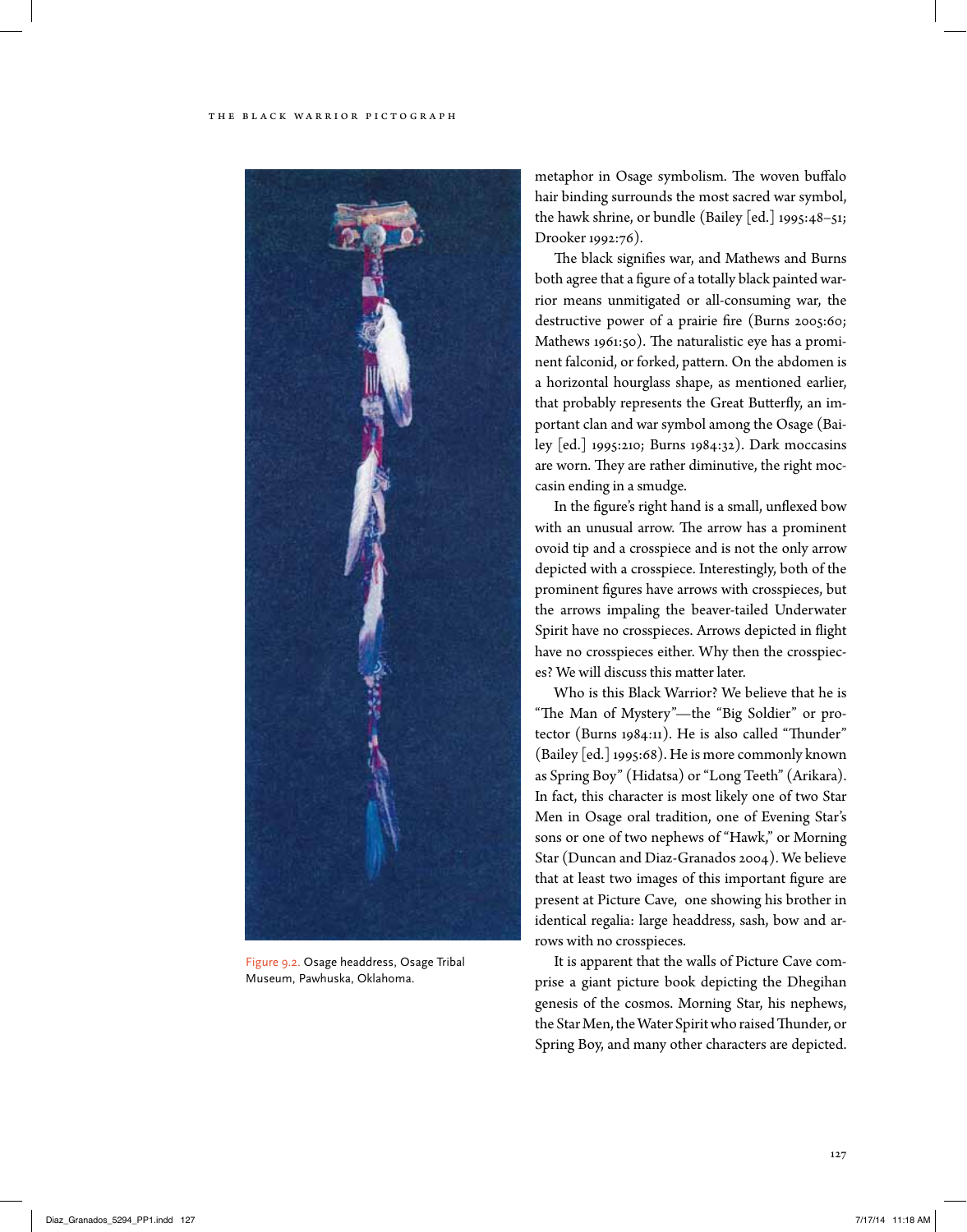Whereas the Gottschall site in southeastern Wisconsin portrays a record of the Red Horn Epic, Picture Cave is infinitely more complex, and key players appear in multiple guises.

The content of the Picture Cave rock art deals with a pervasive oral tradition. The imagery implied at Picture Cave is primarily of warfare. Two of the three images of the Man of Mystery, or Thunder, depict him as a warrior armed with the war club and bow (Bailey [ed.] 1995:68; Burns 2004:19–20). The exploits of the ideal warrior are set forth in the Siouan oral tradition in which Thunder and his brother slay the monsters and make the Middle World safe for human habitation (Bowers 1950:352). The adoption of war captives helped increase household populations. This seems to have been a significant mechanism in the formation of larger, integrated households intertwined through this process and marriage. A close look at the Osage O-don, or war honors, gives one a basic key to understanding the role of early Western Mississippian warfare. The highest honors were given only for organized, regulated forays that produced scalps and live captives for adoption and military feats when engaging in defensive warfare protecting towns and inhabitants (Bailey [ed.] 1995:80–87, 106–107, 123). This is not to say that all warfare was so highly organized. However, scalp hunting seemed to target outsiders who were intruding into community territory (Tixier 1940:224). Even then, captives were given an option: be adopted or have their head or scalp taken.

The second activity depicted at Picture Cave is Man of Mystery as the sacred clown with his exaggerated penis. His powers are those of the spring storms with their lightning, thunder, and rain. These violent storms, an integral part of the rejuvenation of the prairie and plains, are another facet of this Thunderer's personality (Lankford 1987:170).

The third aspect depicted at Picture Cave is still implied: doctoring or curing (see chapter 14). The powers gained by Thunder were not only those used in war, but also the ability to doctor and to bring the dead back to life (Lankford 1987:168).

The celestial family of the Dhegihan Sioux was a microcosm of their society. The ideals embodied in the imagery and oral traditions are focused at Picture Cave in the young, aggressive sons and grandsons of First Man, or Sun. The paramount young warriors, so prominently depicted, are the Man of Mystery, Thunder, and the Black Warrior.

## Experimental Methods

#### Sample Collection

Jim Duncan removed black pigment from the rock surface using a new surgical scalpel as instructed earlier by Marvin Rowe. Pigment was scraped onto a clean square of aluminum foil, wrapped, and placed in a resealable plastic bag. To minimize the visual impact of sampling, paint was taken from three locations on the image. Rubber gloves were worn throughout sampling and during later handling in the laboratory to avoid modern contamination. The sample was then sent to Texas A&M University for processing.

# CH E M I CAL PRETREATMENT AND Plasma Extraction

We observed no extraneous materials (fibers, rootlets, etc.) when we examined the paint sample with an optical stereo microscope. Sodium hydroxide washes in an ultrasonic water bath were performed following experimental details outlined in Steelman et al. (2002). We omitted traditional acid washes used by other laboratories, as they are unnecessary with plasma-chemical extraction (Chaffee et al. 1994; Pace et al. 2000; Russ et al. 1992). In our procedure, decomposition of carbon-containing minerals such as carbonates and oxalates into carbon dioxide is prevented by running the plasma at low temperature  $(<sub>150</sub>°C)$ . With plasma-chemical extraction, only organic material is removed for radiocarbon measurements. The plasma-chemical extraction method has been used repeatedly to collect organic carbon from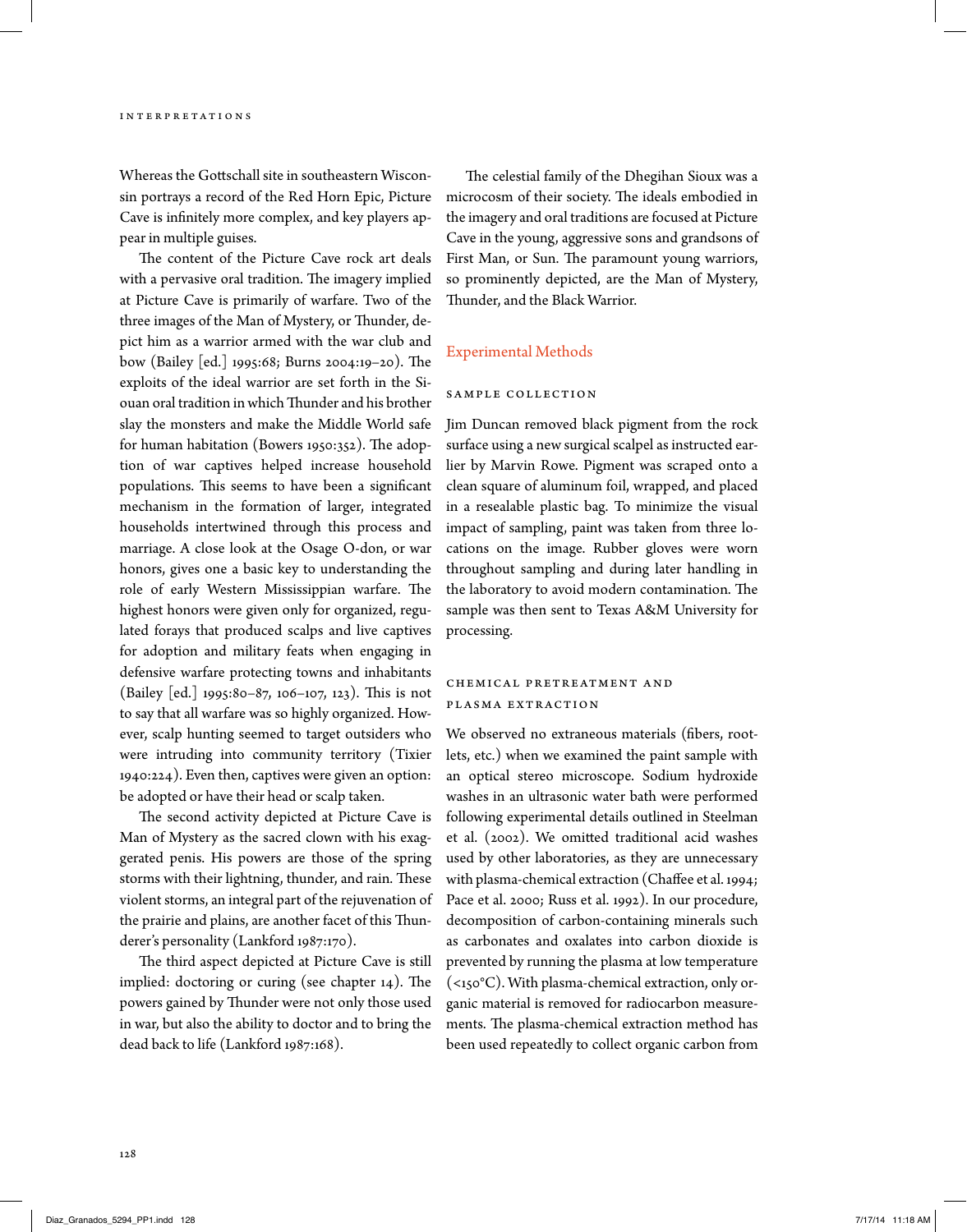rock painting samples for radiocarbon dating and has been described in detail in *American Antiquity* (Armitage et al. 2001; Diaz-Granados et al. 2001). AMS carbon-14 measurements were performed at Lawrence Livermore National Laboratory's Center for Accelerator Mass Spectrometry (CAMS).

## Results and Discussion

Charcoal sampled from the Black Warrior pictograph yielded an AMS radiocarbon measurement of  $965 \pm 35$  years BP. Calibration was performed using OxCal v3.5 (Bronk Ramsey 2000, based on data from Stuiver et al. 1998). The radiocarbon results and calibration of the pictograph dated here are shown in table 9.1, along with the previous age estimates of three other images in Picture Cave (Diaz-Granados et al. 2001). A weighted average (pooled mean) of five radiocarbon results (see table 9.1) was calculated using the R\_ Combined function in OxCal v3.5, which assumes that the dates are from the same sample or object. While these radiocarbon dates are on four separate images in Picture Cave, they were

Table 9.1. Radiocarbon analysis of charcoal paintings, Picture Cave

all painted within a very short time span, and the age of the charcoal used to make each image is indistinguishable with radiocarbon. It is even plausible that charcoal from the same piece of wood was used to create all four paintings. An  $X^2$  distribution was performed to justify averaging the five radiocarbon results from Picture Cave. T  $(eX^2) = 1.5$  is a statistical indication that the combination of results is appropriate (it should be <7.8 for 95 percent probability that ages are coeval). Therefore, the weighted average is a best estimate for the true radiocarbon age of painting activity in Picture Cave.

The calibrated age ranges are summarized visually in figure 9.2. All determinations overlap even at 1s. Almost certainly, these four images were drawn within less than a 150-year period, possibly much more closely together than that.

A radiocarbon date on charcoal pigment from a cave painting represents a *maximum* age for the creation of the image. While charcoal is the most commonly dated archaeological material, it does not *directly* date the event of interest, the production of a rock painting, in our case, but rather the death of

| SAMPLE                      | CAMS# | CARBON-14<br><b>YEARS BP</b> | UNCALIBRATED<br><b>DATE AD</b> | <b>CALIBRATED</b><br>DATE AD (1S)       | <b>CALIBRATED AGE</b><br>RANGE AD (2S) |
|-----------------------------|-------|------------------------------|--------------------------------|-----------------------------------------|----------------------------------------|
| <b>Black Warrior</b>        | 89608 | $965 \pm 35$                 | 985                            | 1020-1060<br>1080-1160                  | 1000-1170                              |
| Figure w/ wrap              | 41464 | $940 \pm 80a$                | 1010                           | 1020-1190                               | 970-1270                               |
| <b>Underwater Spirit</b>    | 41465 | $950 \pm 100a$               | 1000                           | 1000-1210                               | 890-1280                               |
| Bent arm w/ pelt<br>average | 38458 | $1035 \pm 55a, b$            | 950                            | 890-920<br>950-1040<br>$1140 - 1160$    | $880 - 1160$                           |
| Weighted average            |       | $980 \pm 30b$                | 970                            | 1010-1050<br>1090-1120<br>$1140 - 1160$ | 990-1070<br>1080-1160                  |

a. Diaz-Granados et al. 2001.

b. Calculated using R\_Combine function in OxCal v3.5.

Note: CAMS = Center for Accelerator Mass Spectrometry.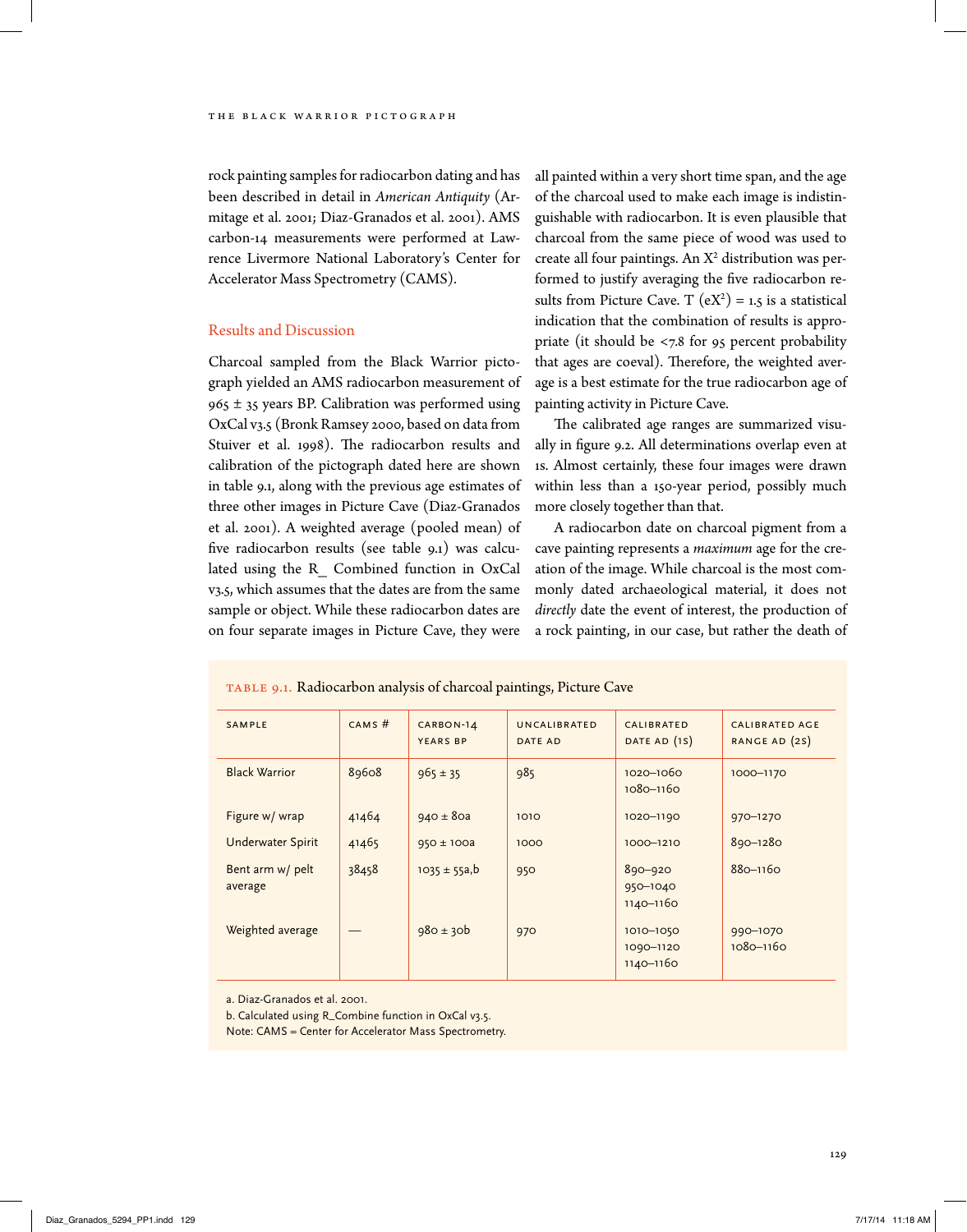the plant from which the charcoal was made. Oldwood and old-charcoal effects have been discussed by Diaz-Granados et al. (2001) in relation to Picture Cave. The old-wood effect arises because wood may have died long before it was burned to make charcoal (Schiffer 1986), but Diaz-Granados argues that it is not likely to have introduced much of an error in the case of Picture Cave charcoal drawings due to a relatively high decay rate for the area. Alternately, charcoal could have been burned at an earlier, unknown, time and left lying on the cave floor before being picked up and used to execute a painting (Bednarik 1994). However, since there was little charcoal on the cave floor when it was first seen by Diaz-Granados and Duncan in 1992, it is improbable that old charcoal has influenced these dates. We therefore expect that these radiocarbon dates on charcoal pigments at Picture Cave are reliable estimates of the time the drawings were made.

### Discussion of Iconography

The Black Warrior is a major figure in the art of Picture Cave. He is armed in all of his several images. He successfully aids his brother in subduing the forces of death and darkness, and he helps render their initial hostile nature into a peaceable, helpful, coexisting balance in the cosmos. In his role as a Dhegihan sacred clown, we can only say that he flees from the sunrise. The night belongs to the feminine powers; the dawn is the time for hunters and warriors, the chase and military exploits.

In 1911, Alice Fletcher and Francis La Flesche published their ethnography of the Omaha Tribe. This work has become the most important source of information regarding the Dhegihan people, and even more significant, it is the standard of excellence in conducting ethnographic studies (Bailey [ed.] 1995, 2010; Townsend and Sharp 2004). While there have been many naysayers who have long implied that the Dhegihans long ago lost their cultural heritage and thus soliciting information from them would yield only made-up stories and scanty recognition of



Figure 9.3.

ancient lore, nothing could be further from the truth. Because of their wealth, the Osage resisted the Ghost Dance, Old Man Faw Faw's teachings, and, with the death of John Wilson (Moon Head), they reinstalled their ancient religion as primary in the Osage Native American Church (Mooney 1996:264–265; Louis Burns, personal communications, 2005–2010).

# Calibrated probability distributions for four radiocarbon determinations of pictographs, Picture Cave 1.

Because of the complexities regarding tribal rolls and the corporate holdings of the Osage oil reserve, the Osage have preserved the ancient clan lineage. This does not mean that a great corpus of Dhegihan lore exists in toto; it does not. What we have found is a genuine effort on the part of the Osage and their Dhegihan kin to carefully preserve as much information as possible.

The White Hair Memorial along with the Osage Tribal Museum in Pawhuska, Oklahoma, have preserved much more of their heritage than the anthropological community acknowledges. Add to this the vibrant Osage Native American Church, and the ancient past is an integral part of the spiritual landscape.

# Conclusion

It is both exciting and significant that all four of the charcoal paintings dated from Picture Cave yielded essentially the same age. Statistically, they are indistinguishable from one another, with a weighted average of 980 ± 30 years BP and a calibrated age range of cal AD 990–1160. Diaz-Granados et al. (2001; chapter